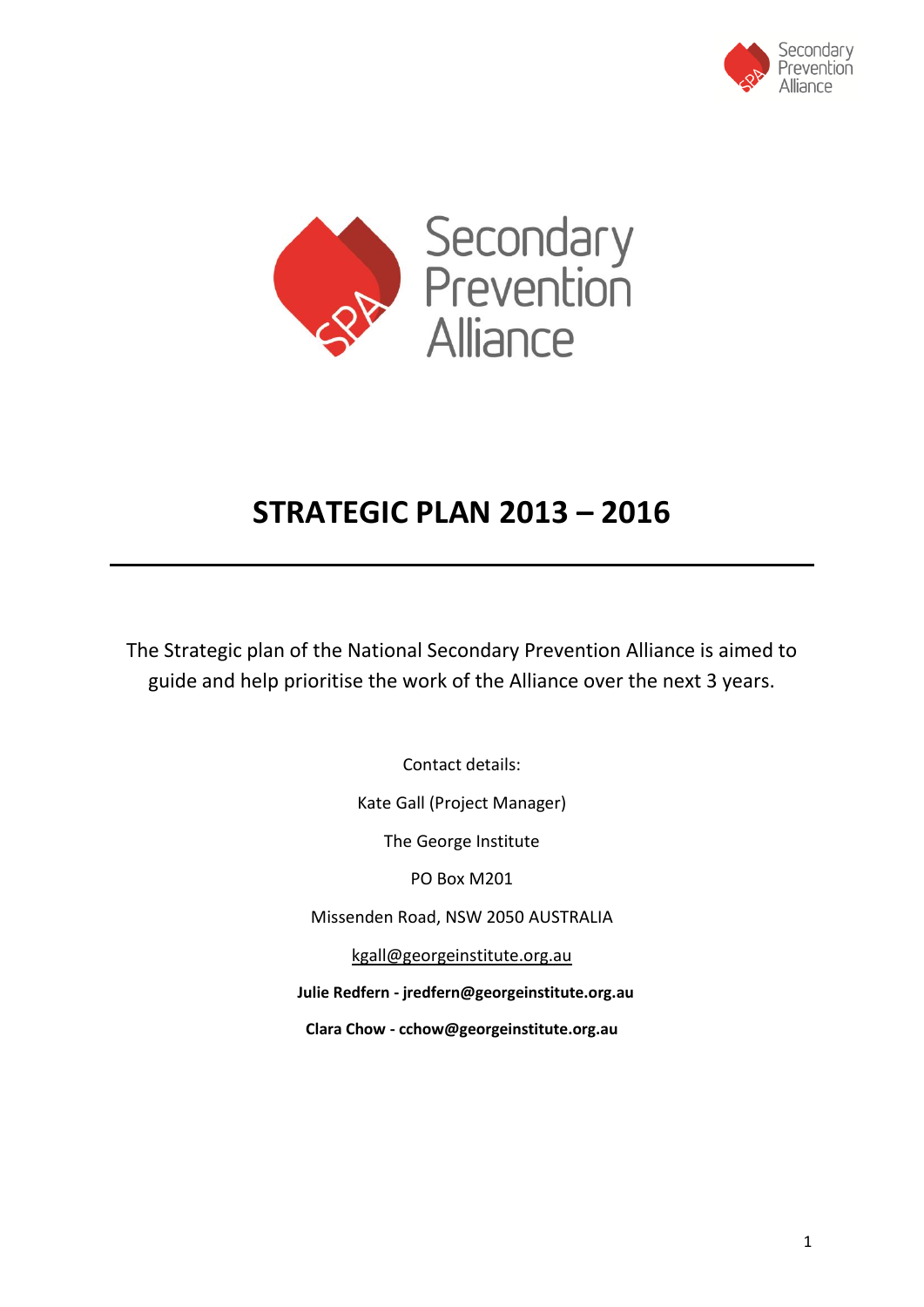

### **BACKGROUND**

In December 2011 a National Secondary Prevention of Coronary Heart Disease Summit was hosted by The George Institute for Global Health to consider an improved and unified approach to secondary prevention systems in Australia. A consensus of recommendations was established at this Summit resulting in a report published in the Medical Journal of Australia, titled 'Blueprint for Reform' (See appendix: Redfern, Chow, MJA 2013).

One of the key proposals was to establish a National Taskforce that drew together a broad group of national healthcare, consumer, government and non-government organisations to implement the Summit's recommendations. The Taskforce was formally established in May 2013, made up of nineteen national representative organisations. In August 2013, the Taskforce evolved into an Alliance to better reflect the longer term, ongoing vision of the group rather than being defined by a fixed task. The wealth of experience within this Alliance will assist with creating advocacy tools to influence politicians and policy-makers to invest in preventive care services, not only in hospital, but in primary care and community settings.

The Alliance is hosted by The George Institute for Global Health, Sydney, NSW. Associate Professors Clara Chow and Julie Redfern co-chair the Alliance and are supported by a parttime Project Manager, Kate Gall.

## **WHY A SECONDARY PREVENTION ALLIANCE?**

The time has come for a united voice to drive reform and create long-term change in the secondary prevention space. The Alliance will provide a powerful, authoritative, compelling and robust approach in delivering messages and solutions on secondary prevention that are shared by individual groups with a similar agenda. The Alliance can also play a variety of roles including:

- building national advocacy, targeting governments and health professionals
- increase public understanding and awareness
- development and promotion of improved secondary prevention plans/tools and best practice guidelines

The Alliance will also be strongly aligned with global priorities of reducing noncommunicable diseases (specifically cardiovascular disease) by 25% by 2025 – and will be actively engaged in the development of a National Action Plan for reducing cardiovascular disease (to be presented at the World Congress of Cardiology in May 2014).

The Alliance is horizontally structured (see list of member organisations and representatives) and consists primarily of representatives from national stakeholder organisations. Communication is predominantly by email with two to three teleconferences and one face to face meeting scheduled per year. A growing Advisory Group of individuals complements the Alliance. The Advisory group can provide direct support and advice to the Alliance and interactive communication is sought and encouraged on a regular basis.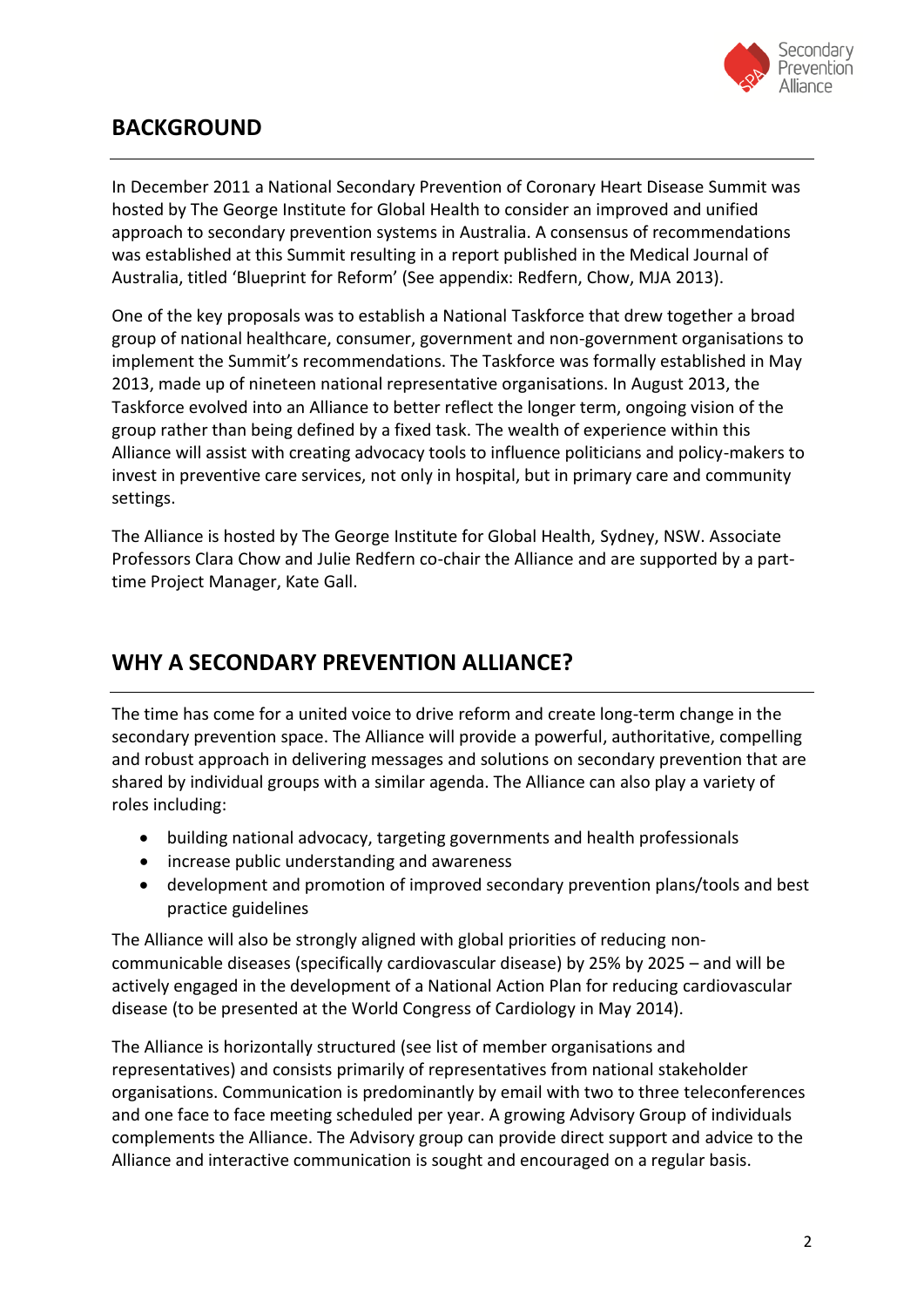

### **PROBLEM OVERVIEW**

#### **The disease burden**

Heart disease accounts for greater morbidity in Australia than any other disease state and 20 per cent of all deaths.  $1$ 

Every year about 75 000 Australians have a heart attack. In the year following this, about one in five or 16 000 return with a repeat event. $2$ 

The number of repeat events is likely to increase by more than 40 per cent by 2020. $3$ 

Compelling evidence shows that repeat events can be halved by effective Secondary Prevention Care. This includes the use of preventative medicines and lifestyle modification.

However, only 50 per cent of patients take secondary prevention medicines or adhere to lifestyle recommendations, according to Australian surveys. Only one in three people access a prevention program.<sup>456</sup>

#### **The costs**

Heart disease cost Australia \$18.3 billion in 2010 – more than any other disease group. Half of this is attributable to *repeat* events, with this cost expected to increase to \$11.8 billion by  $2020<sup>2</sup>$ 

26 000 hospitalisations were due to *repeat* coronary events in 2010. This cost Australia \$613 million in direct health care costs and \$961 million in indirect economic losses – a total of  $$1.57$  billion.<sup>2</sup>

Use of evidence-based secondary prevention care would reduce repeat events by approximately \$300 million in indirect health care costs – a total of \$600 million each year.

 $\overline{a}$ <sup>1</sup> Australian Institute of Health and Welfare (AIHW) 2009. Impact of falling cardiovascular disease death rates: deaths delayed and years of life extended. Bulletin no.70. Cat.no. AUS113. Canberra: AIHW

<sup>2</sup> Deloitte Access Economics. ACS in perspective. The importance of secondary prevention. 2011.

 $3$  Redfern J, Chow C. Secondary prevention of coronary heart disease in Australia: a blueprint for reform. MJA 2013:198:70-71

<sup>&</sup>lt;sup>4</sup> Clark AM, Hartling L, Vandermeer B, et al. Meta-Analysis: Secondary Prevention Programs for Patients with Coronary Artery Disease. Ann Intern Med 2005; 143:659-72

<sup>&</sup>lt;sup>5</sup> Rasmussen JN, Chomng A, Alter DA. Relationship between adherence to evidence-based pharmacotherapy and long-term mortality after acute myocardial infarction. *JAMA* 2007;297(2):177-86

<sup>6</sup> Heeley EL, Peiris DP, Patel AA, Cass A, Weekes A, Morgan C, et al. Cardiovascular risk perception and evidence – practice gaps in Australian general practice (the AusHEART study). Medical Journal of Australia,2010;192(5):254-9.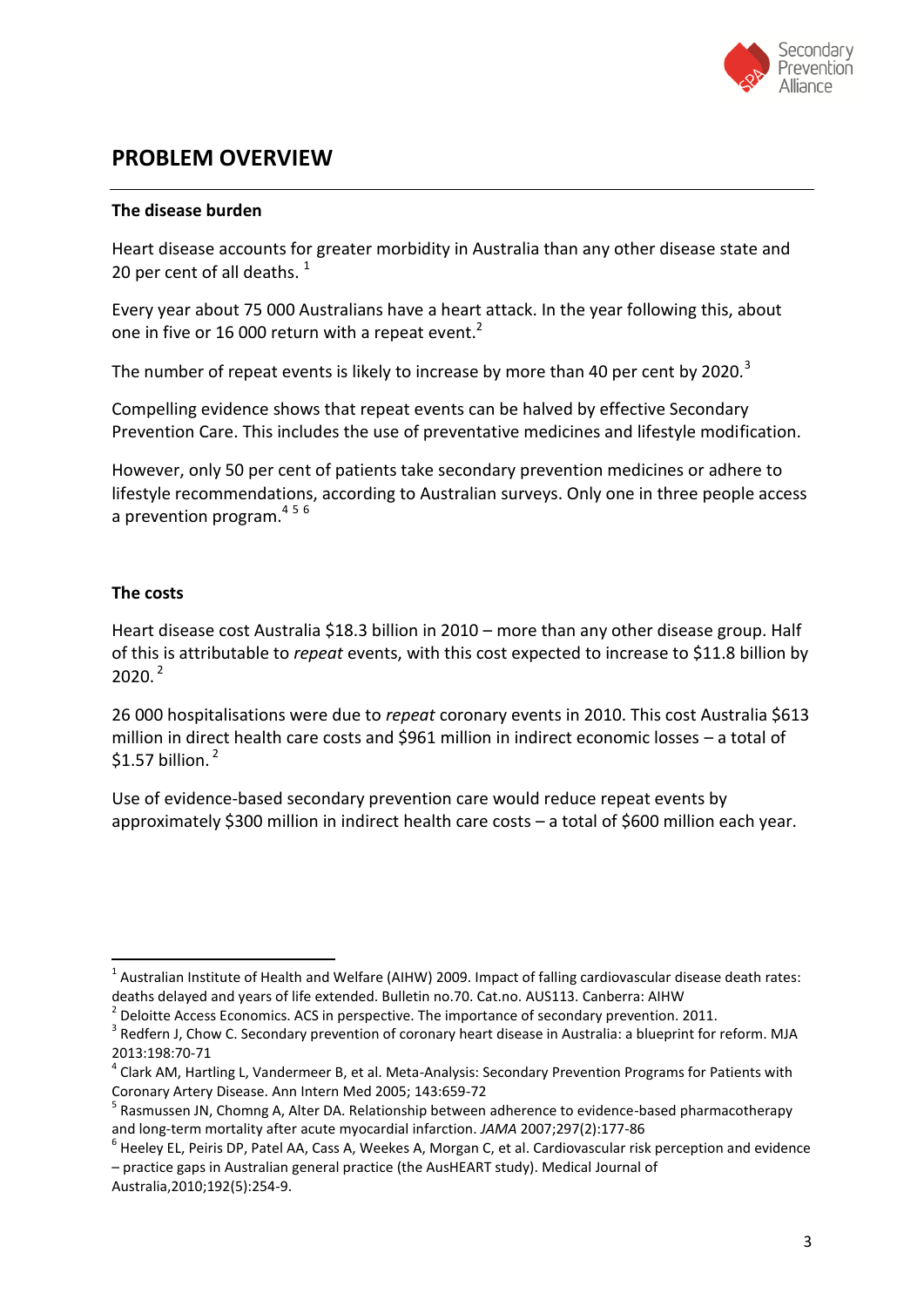

# **ALLIANCE VISION**

To improve lifelong outcomes for Australians living with heart disease.

# **ALLIANCE MISSION**

The national Secondary Prevention Alliance will provide a collective/ united leadership role in reducing the number of Australians having repeat heart attacks by:

- 1. Increasing awareness of the chronic nature of heart disease and the need for appropriate lifelong management
- 2. Improving the delivery of secondary prevention to all Australians living with heart disease
- 3. Finding innovative solutions to bridge the gap between hospital and primary care
- 4. Achieving implementation through engagement of key decision makers, including Government

### **STRATEGIC DIRECTIONS**

### **1. Increase awareness of the need for lifelong care**

There is a lack of consumer, general public and professional awareness of the need for lifelong care and management for people living with heart disease. A range of actions are needed to raise public awareness of the need for lifelong management for people living with heart disease.

#### **Actions**

- **1.** Promote / operationalize key messages by:
- Working to incorporate them in messaging for Alliance member organisations
- Working messages into any presentations/ talks given by Alliance members
- Create a short video to encapsulate messages and encourage Alliance members to use this tool and distribute
- **2.** Engage ambassadors that appeal to different target audiences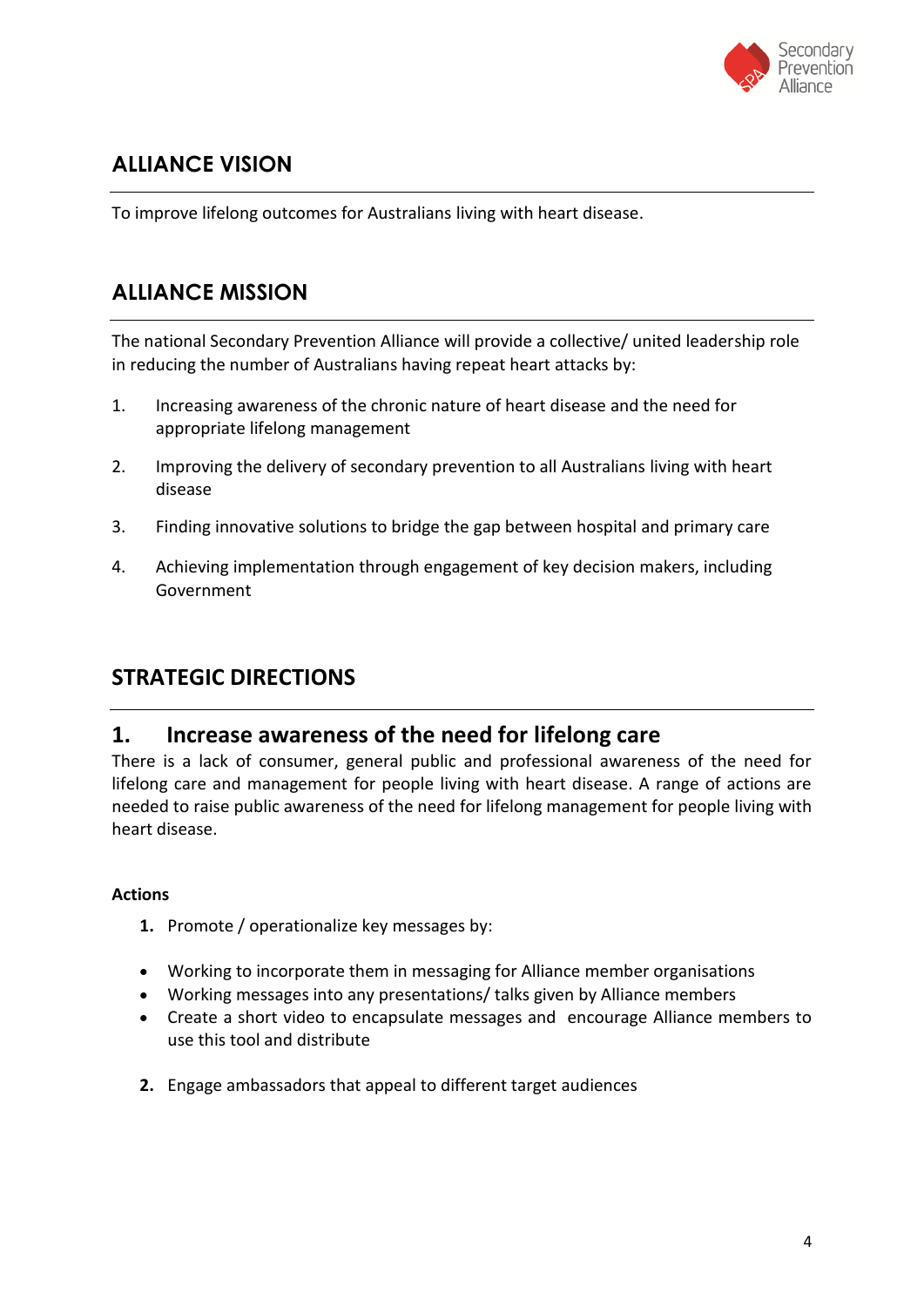

#### **To be considered:**

- Build and maintain an interactive website for Alliance members and consumers
- Identify media opportunities

#### **KPIs**

- 1. Alliance agreement on 2-3 key messages
- 2. Number of reports (stakeholder and academic) that identify the key messages can be tracked centrally by project manager for annual summary
- 3. Media reach of the key messages
- 4. Production and reach of a brief video emphasising the importance of awareness of lifelong care
- 5. Online consumer survey
- 6. Engagement from Government to commit/ provide national resource (If website established - count number of hits)

### **2. Improving the delivery of secondary prevention**

There is a significant gap between care delivered in-hospital and in the community. A range of national strategies are needed to help close this gap and could include primary care incentives, workforce redesign, consumer engagement and a national registry.

#### **Actions**

- 1. Support the establishment of a national register of cardiac events to enable selfregulation, performance, follow lifelong outcomes of patients and facilitate benchmarking, in alignment with 25 by 25 reduction in CVD (NCDs) goals
- 2. Utilise and develop incentives for Primary Care to facilitate more regular and ongoing secondary prevention care for Australians living with heart disease
- 3. Identify a specialised workforce (with specific training and accreditation processes) to provide ongoing care for Australians living with heart disease in the community
- 4. Develop and implement a standardised secondary prevention resource for all Australians that suffer a heart attack. The resource could also be potentially utilised as a data collection and quality improvement tool.

#### **KPIs**

- 1. Policy influence and outcomes achieved with specific stakeholders
- 2. Introduction of MBS item number for cardiac care coordinators
- 3. Introduction of a Primary Care Practice Incentive Payment (PIP)
- 4. Partner with Heart Foundation to produce National Action Plan
- 5. Presence on Global Alliance for cardiovascular prevention
- 6. Revised Access Economics report and complementary business cases for each proposal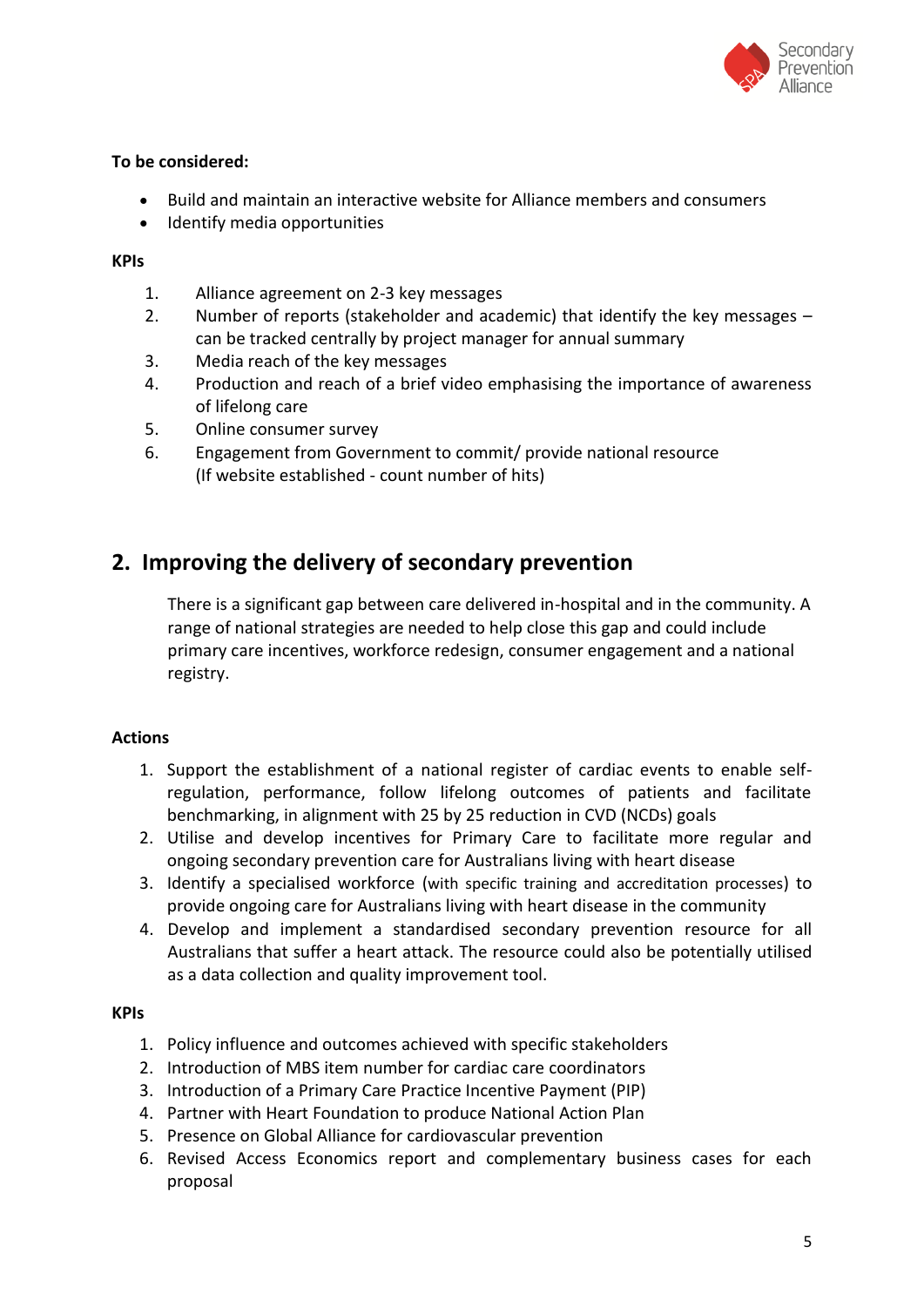

## **3. Working across organisations to find innovative solutions**

To be successful, unity and collaboration are key ingredients. These collaborations need to be multilevel and multidisciplinary and include consumers, providers and stakeholders.

#### **Actions**

- 1. Establish working groups to explore implementation of each key strategy
- 2. Identify and engage with 'champions' within stakeholder organisations including government

#### **KPIs**

- 1. Commencement of funded pilot studies
- 2. Influence Local, State and Federal Governments to change policy
- 3. Implementation of an advocacy plan who, how and when to target
- 4. Formal partnerships between organisations on policy document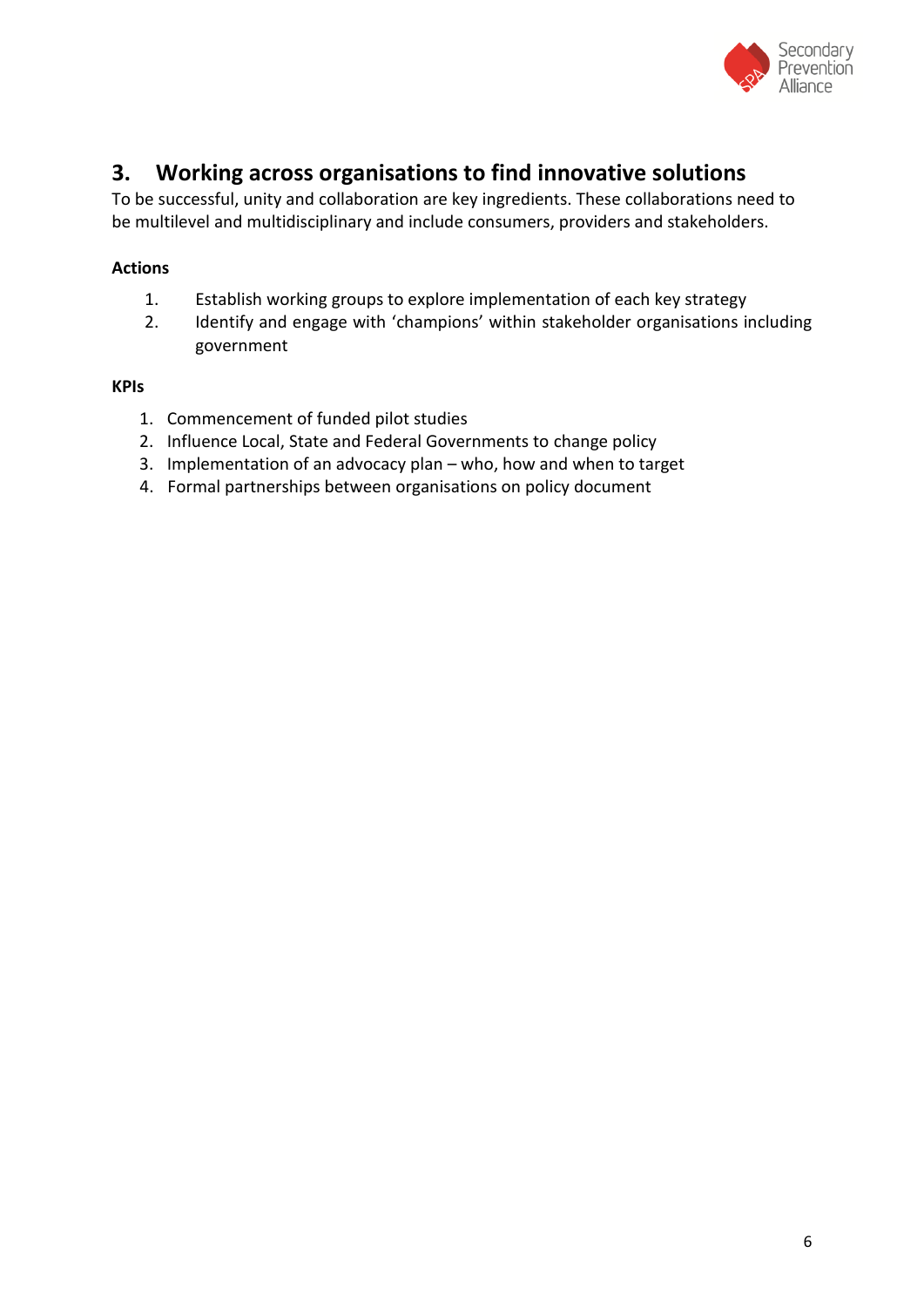

### **4. Sustainable Funding**

A sustainable funding source is needed to maintain the activities of the Secondary Prevention Alliance. Activities include face-to-face and teleconference meetings, development and maintenance of a website as well as employment of staff with appropriate resourcing and infrastructure. Funding could be sourced from a combination of sources including government, stakeholder organisations and philanthropathy. Current funding is minimal and short-term.

#### **Actions**

1. To source ongoing financial support for Alliance initiatives/activities

#### **KPIs**

- 1. Committed financial support until 2016
- 2. Business case for the Alliance produced

### **CHALLENGES AND OPPORTUNITIES**

#### **Challenges**

- Other established groups may feel compromised or unwilling to support the Alliance, preferring to advance their own message
- Absence of sustainable funding/ infrastructure
- Alliance's identity/ scope of work underdeveloped

### **Opportunities**

- 'Young' Alliance can broker introductions, forge new relationships, facilitate progress (no previous track record)
- Align with the WHO/UN call for action to reduce NCDs/CVD by 25% by 2025 globally.
- Establish a new credible voice/identity/ brand to assist in recognising depth of CVD problem
- Collective/ united voice more powerful than individual groups, especially with advocacy
- Capacity for further research to support strategies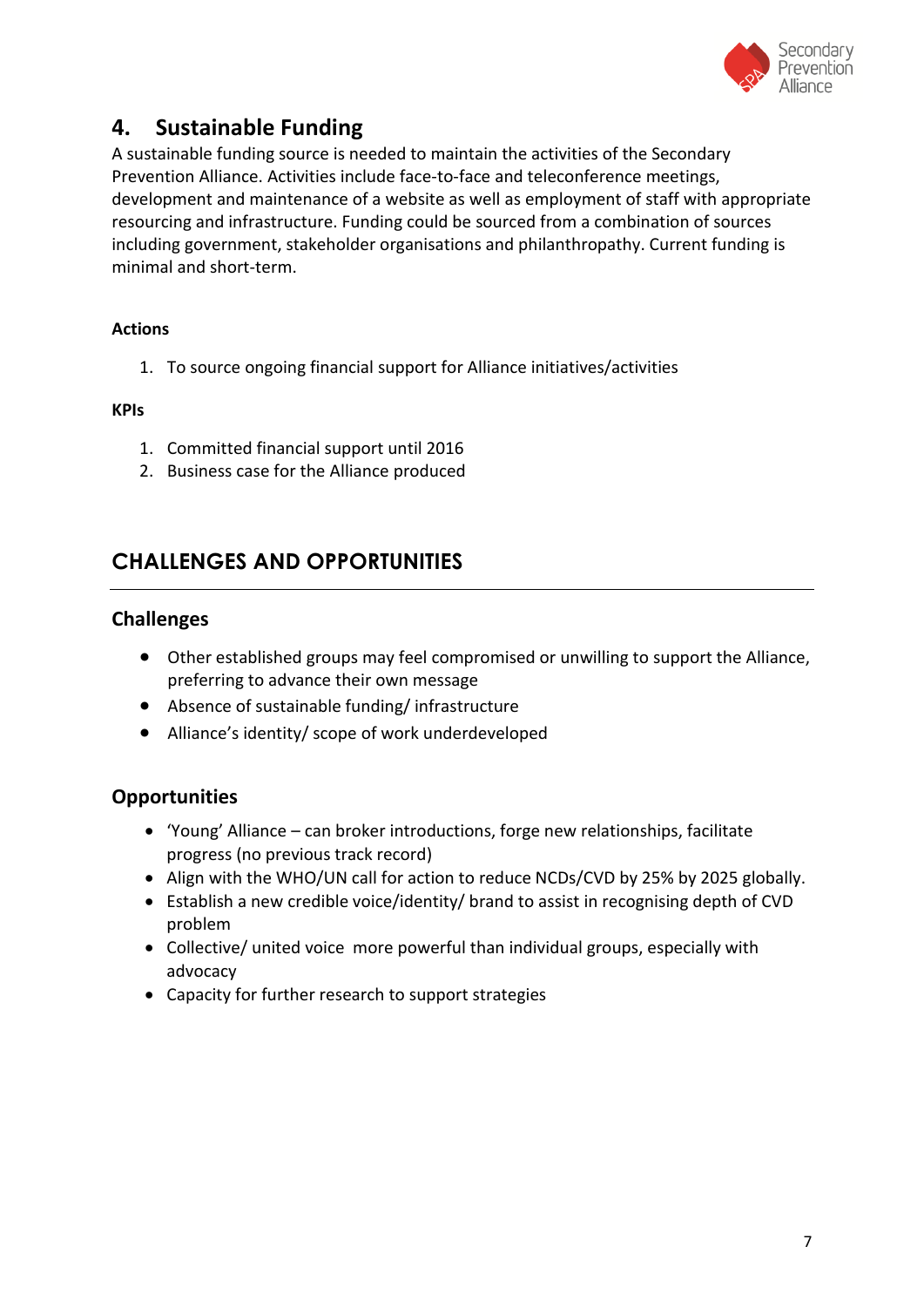

# **GOVERNANCE AND STRUCTURE**

#### **Purpose and structure**

The broad purpose of the National Secondary Prevention Alliance will be to provide advice and support around the consensus recommendations. The Alliance will be co-chaired by A/Professors Clara Chow and Julie Redfern and will include representatives from approximately 20 Australian stakeholder organisations.

#### **Membership**

Membership will be for a period of two to three years in the first instance and will include leading clinical and researcher representatives, key federal government and nongovernment representatives and consumers.

#### **Functions**

- Provide leadership, expert input and advice on consensus recommendations
- Advocate for raising the profile of secondary prevention care in Australia in order to increase the current uptake of secondary prevention treatments and services
- Identify opportunities and barriers when considering the consensus recommendations
- Engage with potential key stakeholders and identify opportunities as they arise
- Develop an action plan to implement recommendations of the 2011 Summit
- Provide expert input and guidance to support the development of other policies

#### **Operations**

- The office of the Secondary Prevention Alliance will reside in the Cardiovascular Division of The George Institute for Global Health
- Governance will be managed by the Cardiovascular Division at The George Institute for Global Health (ABN 90 085 953 331)
- The Chairs will be co-directors of the project
- The Alliance will meet approximately 3 times per year, face-to-face (at least once) and by teleconference
- Each member is asked to assist in achieving the functions of the Alliance through active contributions, such as attendance at meetings and comments on project specific documents and activities, as required
- Communications between meetings will occur primarily by email
- A parallel Advisory Group will enable contributions from interested individuals

#### **Responsibilities of representatives**

- Members will be expected to be committed towards the vision of the Alliance to improve secondary prevention in Australia
- Members will be expected to actively engage in Alliance operations, contribute to meetings and email discussions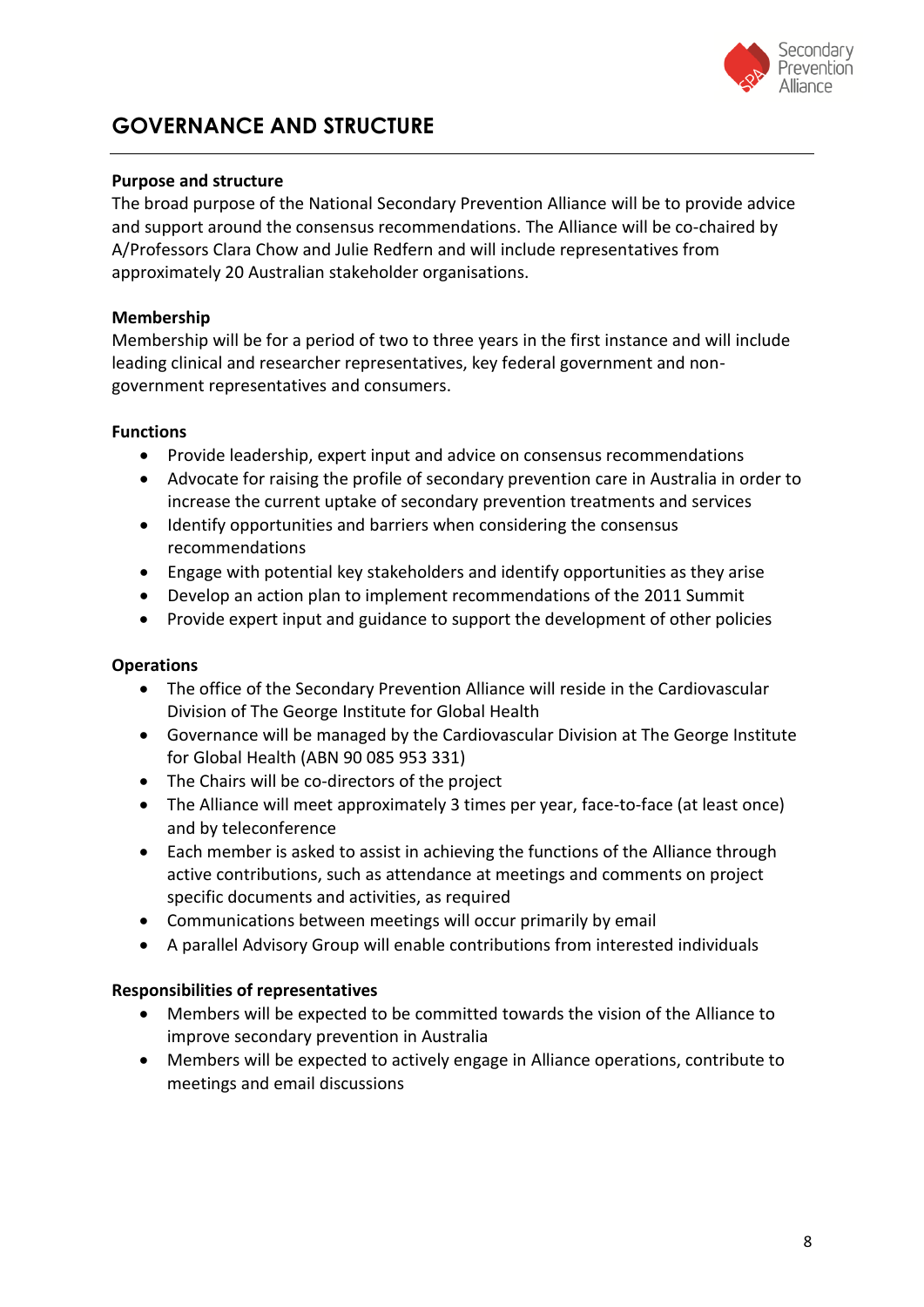

# **MEMBER ORGANISATIONS AND REPRESENTATIVES**

| <b>Member Organisation</b>                                                         | Representative                                  | Role                                                                         |
|------------------------------------------------------------------------------------|-------------------------------------------------|------------------------------------------------------------------------------|
| Australian Cardiovascular Health and<br>Rehabilitation Association (ACRA)          | Steve Woodruffe                                 | President                                                                    |
| Australian Commission for Safety and<br>Quality in Healthcare (ACSQH)              | <b>Robert Herkes</b>                            | <b>Clinical Director</b>                                                     |
| Australian Healthcare and Hospitals<br>Association                                 | Annette Schmiede                                | <b>Council Member</b>                                                        |
| Australian Medicare Locals Alliance<br>Government funding ceased June 2014         | <b>Helen Moore</b>                              | <b>Principal National Adviser</b><br>(Immunisation)                          |
| <b>Australian Primary Health Care Nurses</b><br>(APNA)                             | Julianne Badenoch                               | <b>Vice President</b>                                                        |
| Cardiac Society of Australia and New<br>Zealand (CSANZ)                            | David Hare                                      | Coordinator CV Research<br>Domain, University of<br>Melbourne                |
| Cardiac Society of Australia and New<br>Zealand Cardiovascular Nursing Council     | Lis Neubeck<br>Andrea Driscoll<br>(Shared seat) | <b>Members of CVNC</b><br>executive committee                                |
| Consumer representative                                                            | Margaret Kilby                                  | Heart attack survivor/HF<br>Ambassador                                       |
| Flinders University/ SAHMRI                                                        | Derek Chew                                      | Head of Research, School<br>of Medicine.<br><b>Chair SA Clinical Network</b> |
| <b>Heart Support Australia</b>                                                     | Liz Coker                                       | President                                                                    |
| Improvement Foundation (Australia)                                                 | Tony Lembke                                     | <b>Clinical Director of APCC</b>                                             |
| <b>National Aboriginal Community</b><br>Controlled Health Organisation<br>(NACCHO) | Lisa Briggs                                     | <b>CEO</b>                                                                   |
| National Heart Foundation                                                          | Robert Grenfell                                 | National Director - Clinical<br><b>Issues</b>                                |
|                                                                                    | Karen Page                                      | National Manager, Health<br><b>Equity and Secondary</b><br>Prevention        |
|                                                                                    | Julie-Anne Mitchell                             | Director CV Health<br>Programs                                               |
|                                                                                    | Cate Ferry                                      | <b>Clinical Issues Manager</b>                                               |
| <b>NPS Medicinewise</b>                                                            | Karen Kaye                                      | <b>Executive Manager of</b><br>planning and design                           |
| Private Healthcare Australia                                                       | Michael Armitage                                | <b>CEO</b>                                                                   |